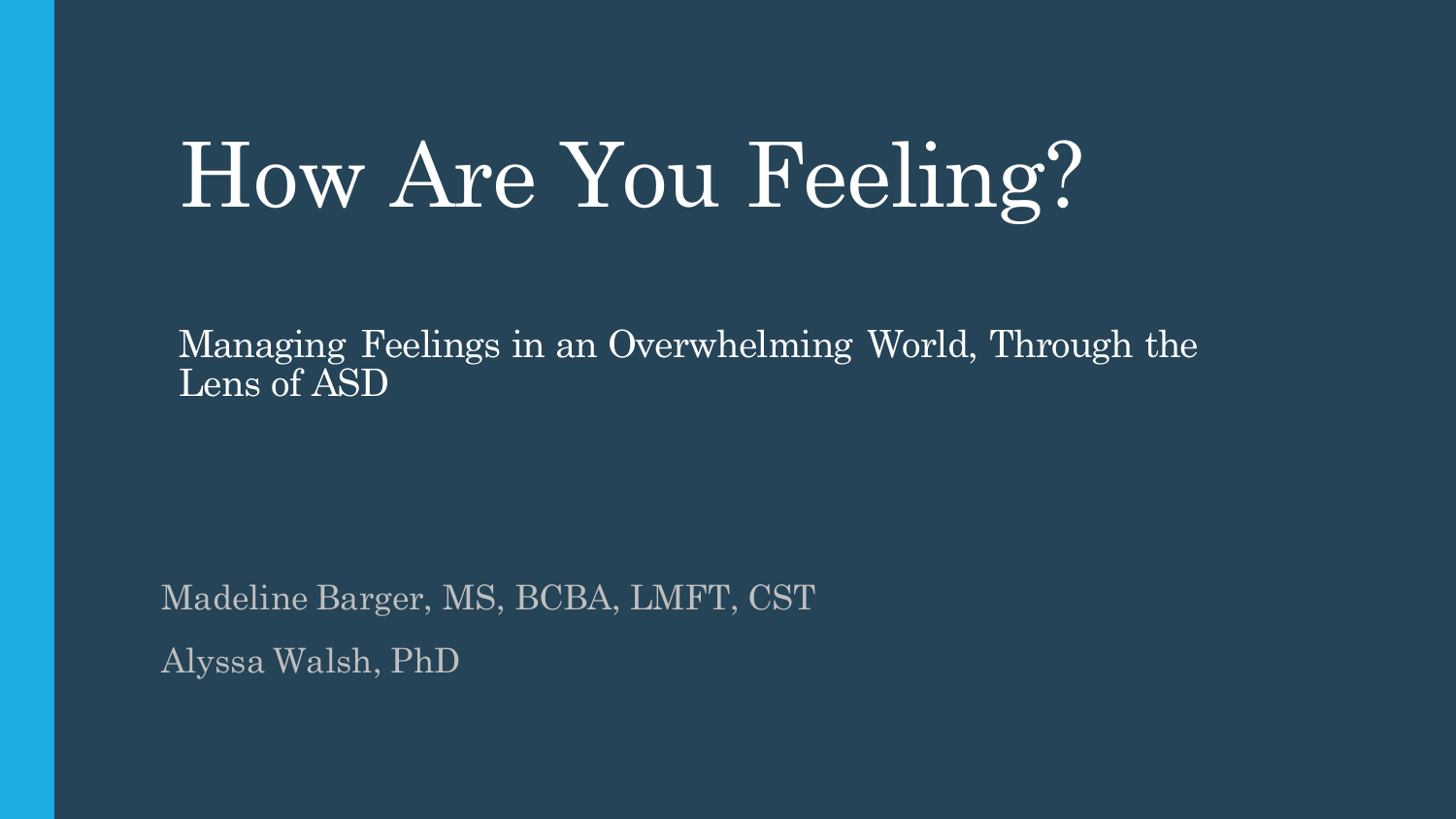#### Agenda

• Emotional processes - experiencing and expressing

• Identifying emotions in ourselves and others

• Stress management strategies - proactive and reactive

• Connection between emotions and relationships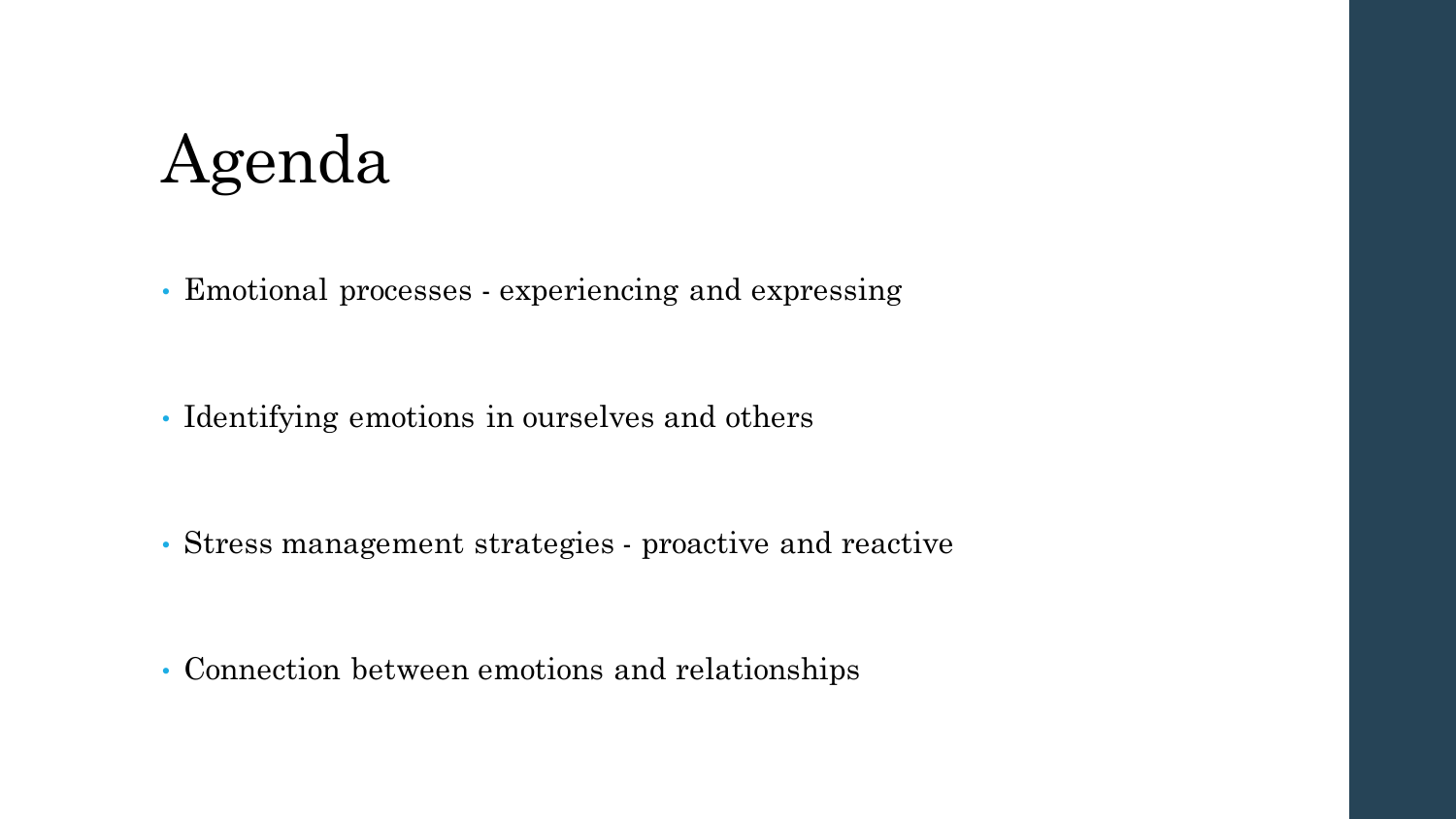# Defining Emotion

- American Psychological Association (2020):
	- "Complex reaction pattern, involving experiential, behavioral, and physiological elements, by which an individual attempts to deal with a personally significant matter or event ...
- Something occurs that is meaningful to the person that leads to one or multiple emotions
- Different people may have different emotions in response to the same experience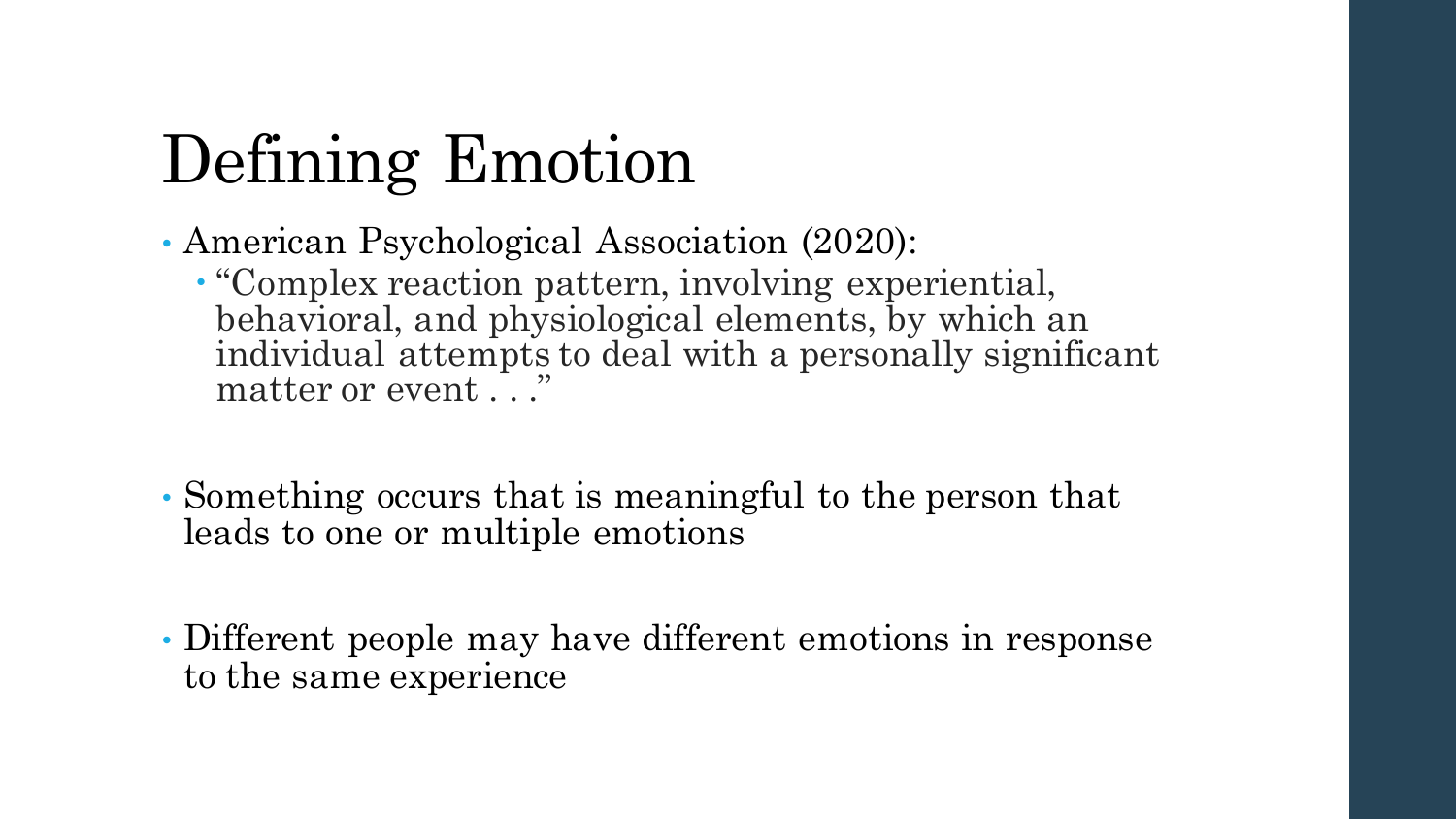# Experiencing Emotions

- Physiological responses include both autonomic and hormonal changes
	- Eyes
	- Heart Rate
	- Breathing
	- Sweating
	- Salivation
	- Digestion
	- Bladder

Carlson & Birkett, 2017

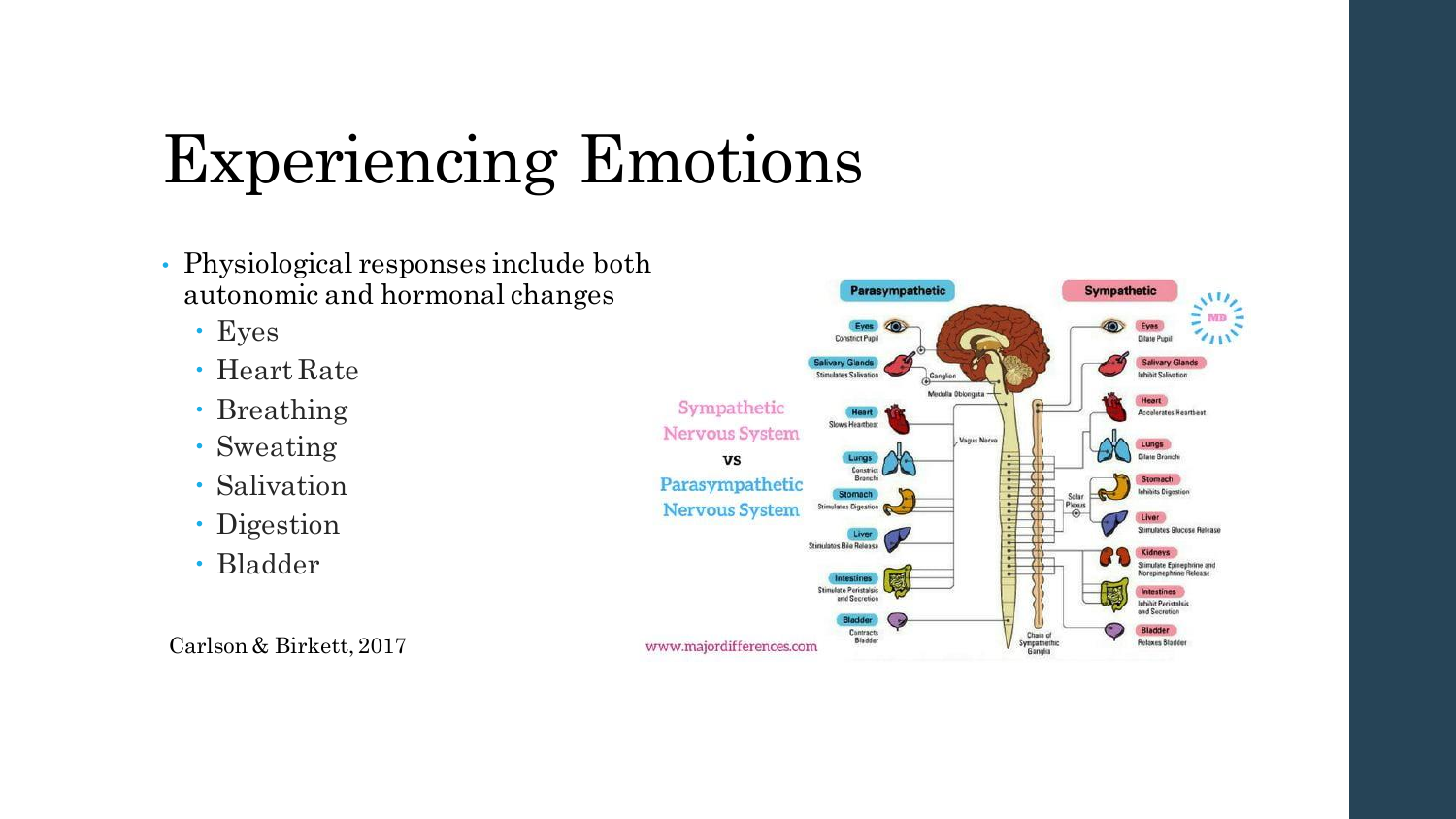# Expressing Emotions

- Behavioral Responses
	- Facial expressions
	- Body posture
	- Verbal statements
	- Nonverbal sounds
	- Body actions
- Feelings of emotions



Carlson & Birkett, 2017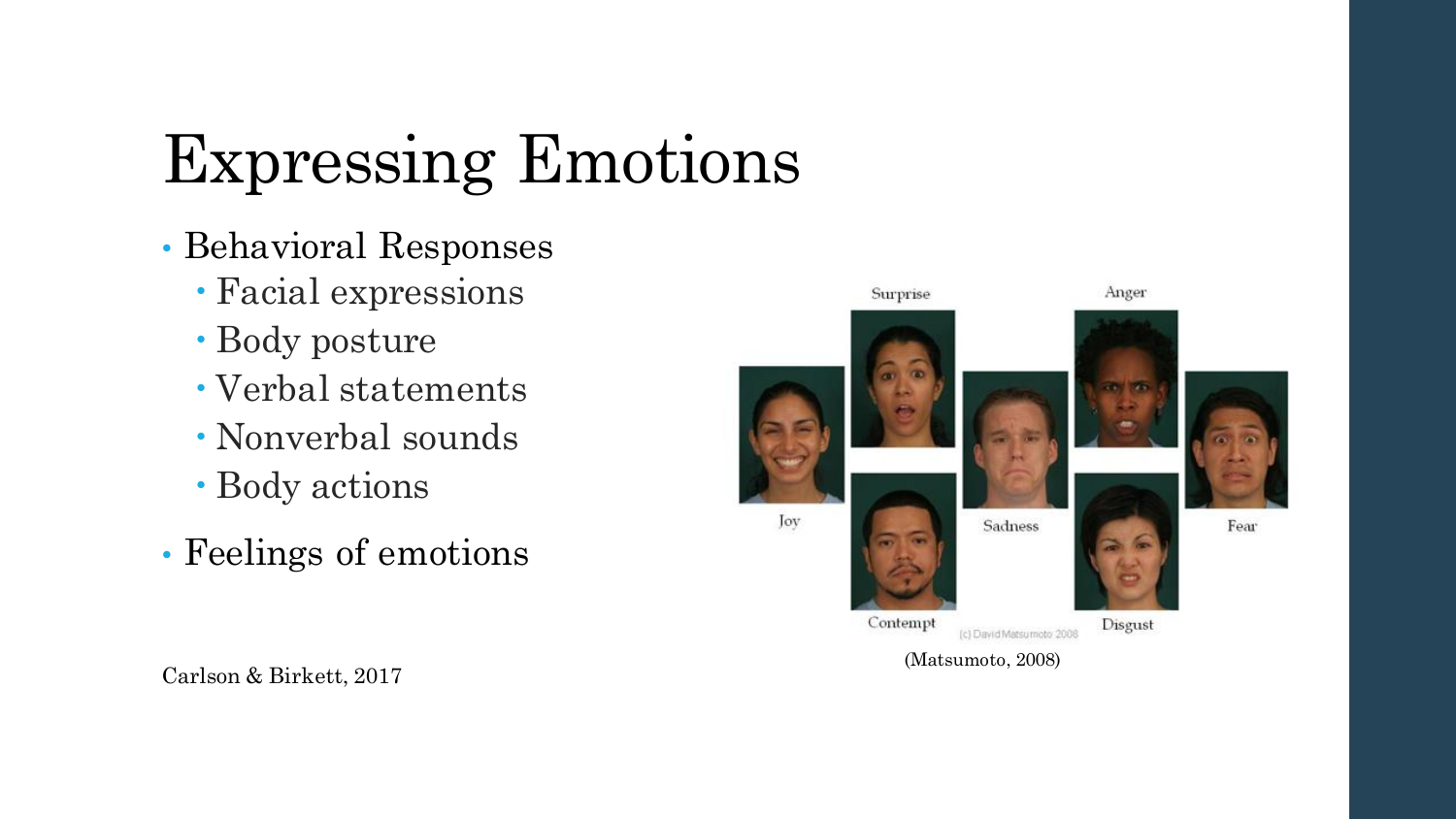#### Emotion Identification – Self







Thoughts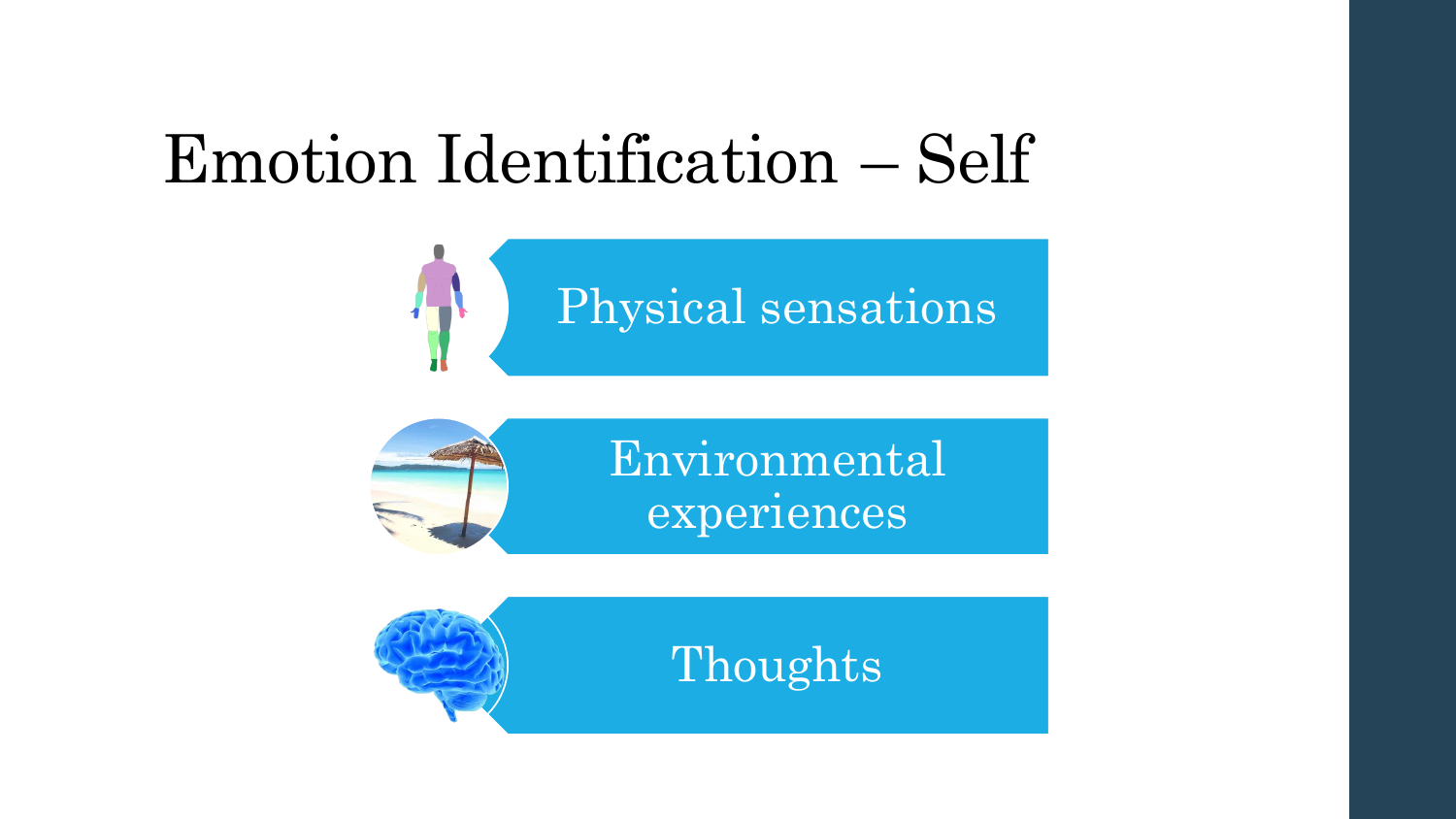#### Emotion Identification – What to do About it?

Make a change in our behavior

Make a change in our environment

Advocate for change

Stay the same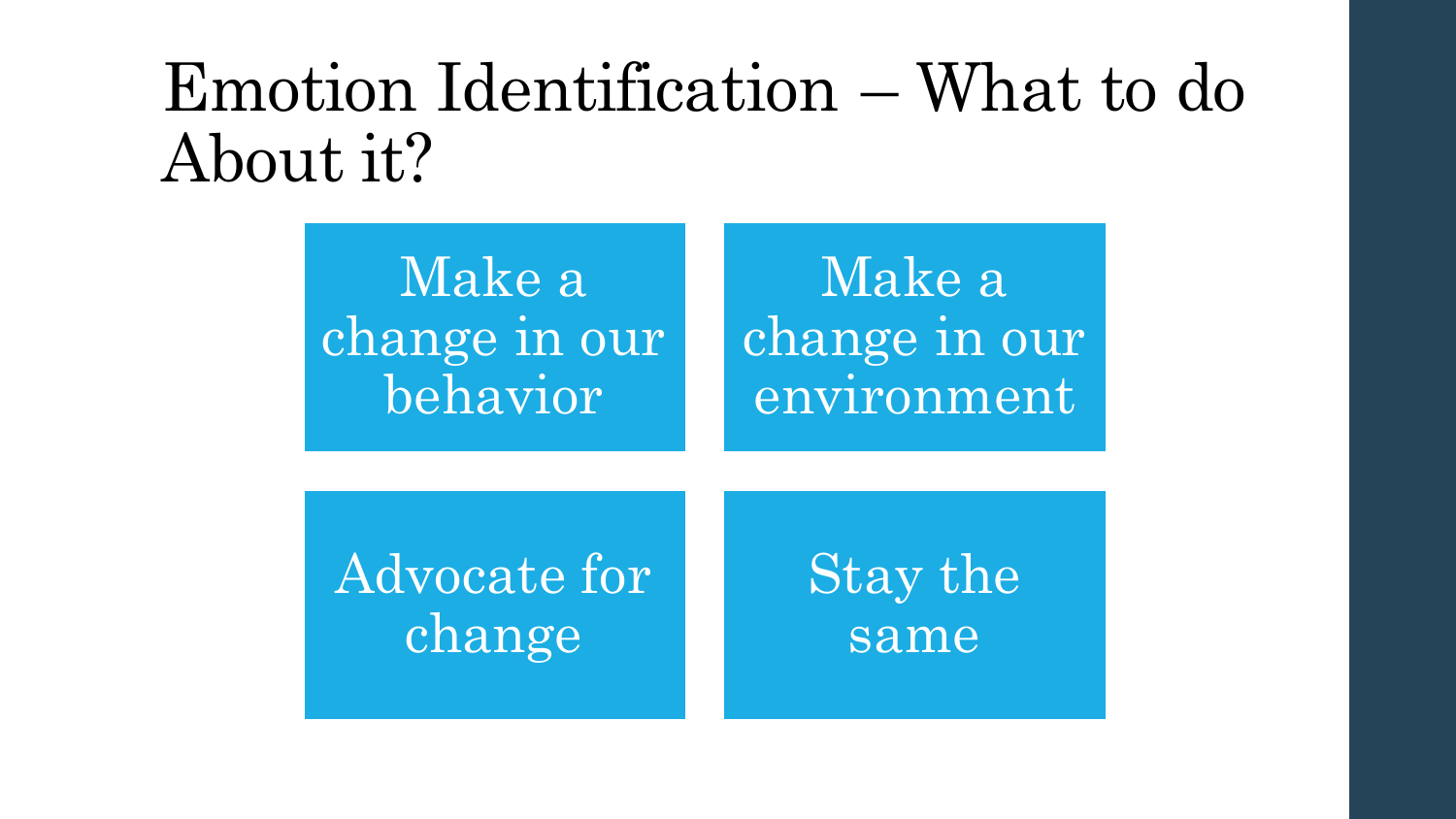# Emotion Identification – Others

- Skills involved in identifying others' emotions:
	- Label emotions
	- Distinguish emotions
	- Perspective taking
	- Identify verbal and nonverbal cues in others
- We teach these skills:
	- Discussion
	- Observation
	- Role play
	- Natural experiences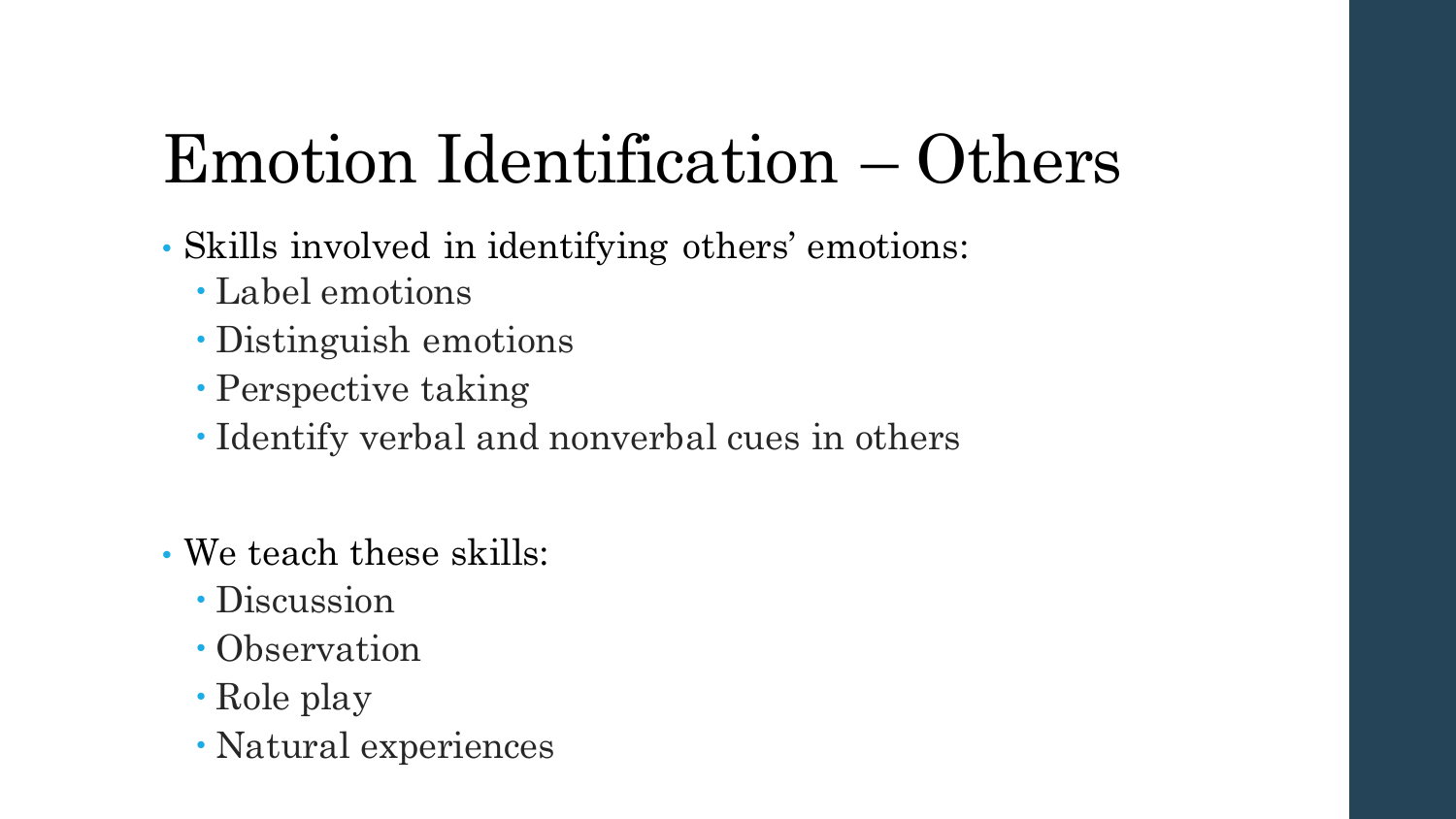#### Emotion Identification in Others - What if we Still Don't Know?



*Asking does not mean you have to manage the other person's feelings*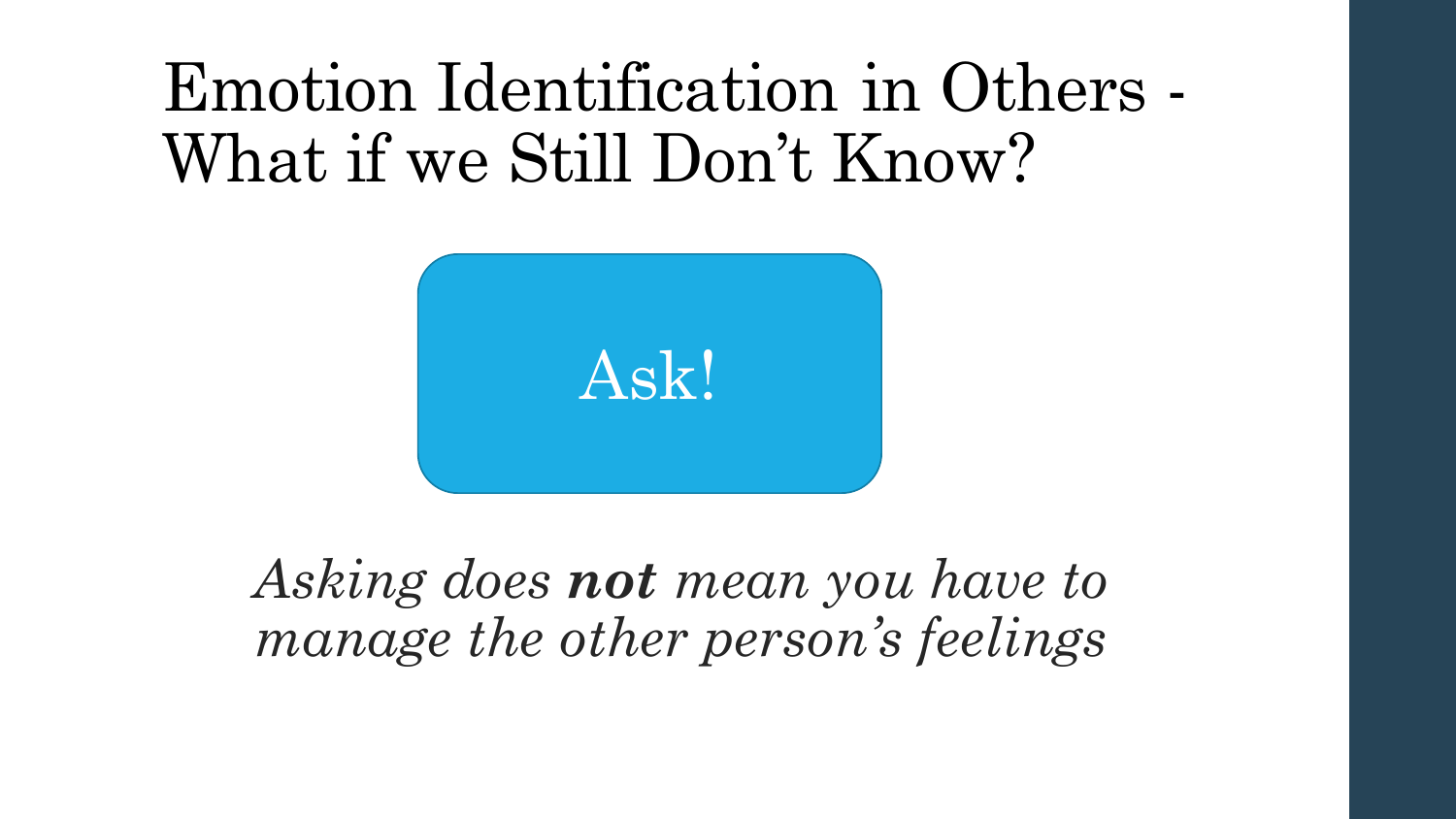#### Continuum of Stress

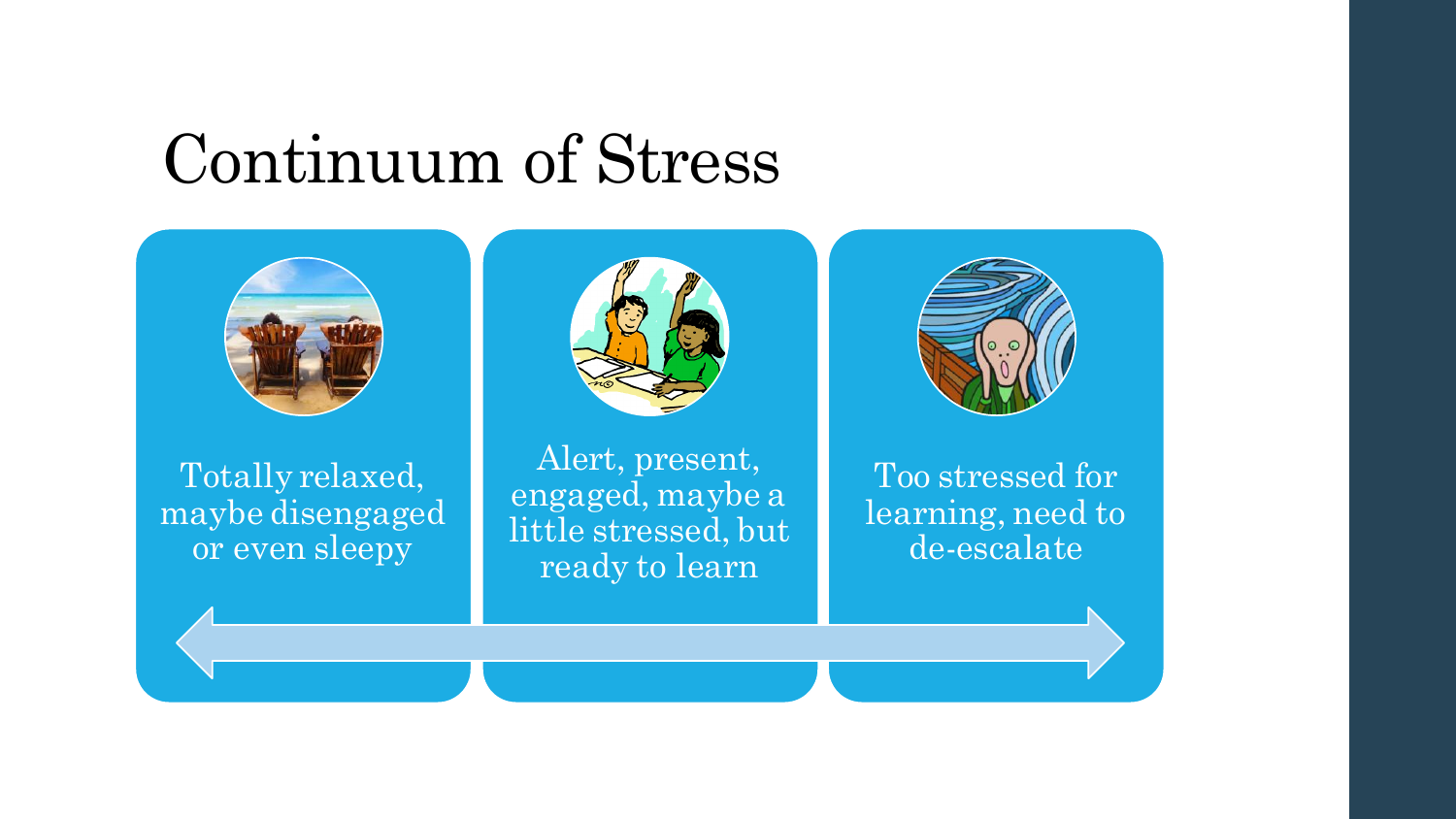# Stress Management Techniques - Proactive

#### • Have a plan

- Visual schedules
- Develop routines
- Careful pairing of activities
- Scheduling of positive, enjoyable activities
- Modify physical environment
	- People present
	- Lights
	- Noise
	- Seating/Comfort
	- Eliminate distractions during tasks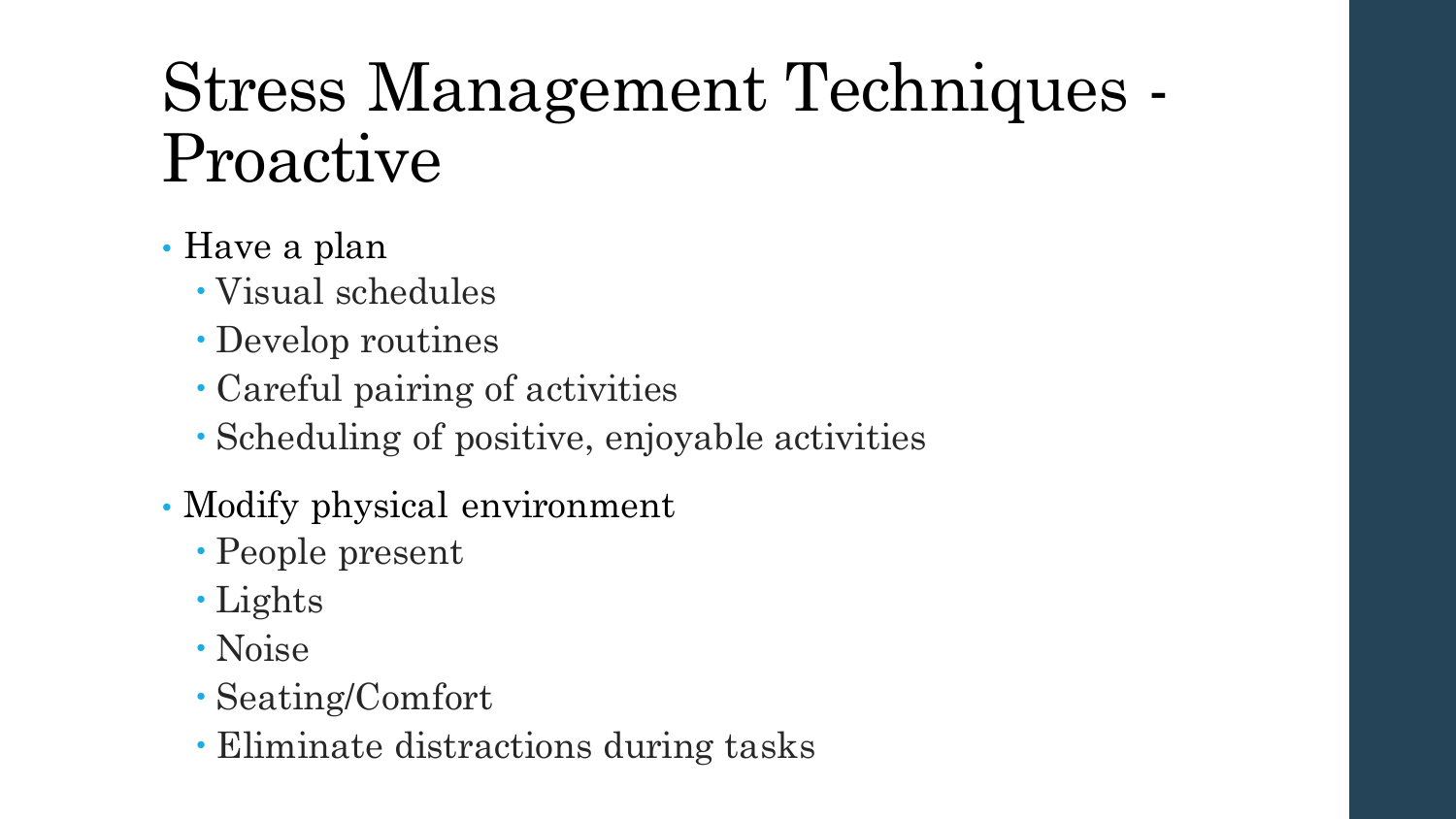# Stress Management Techniques - Reactive

- Recognize how I am feeling:
	- Physical sensations
	- Thoughts
	- Emotions
- What to do?
	- Tell somebody how you are feeling
	- Ask for help
	- Change your environment
		- Reduce task demands
		- Take a break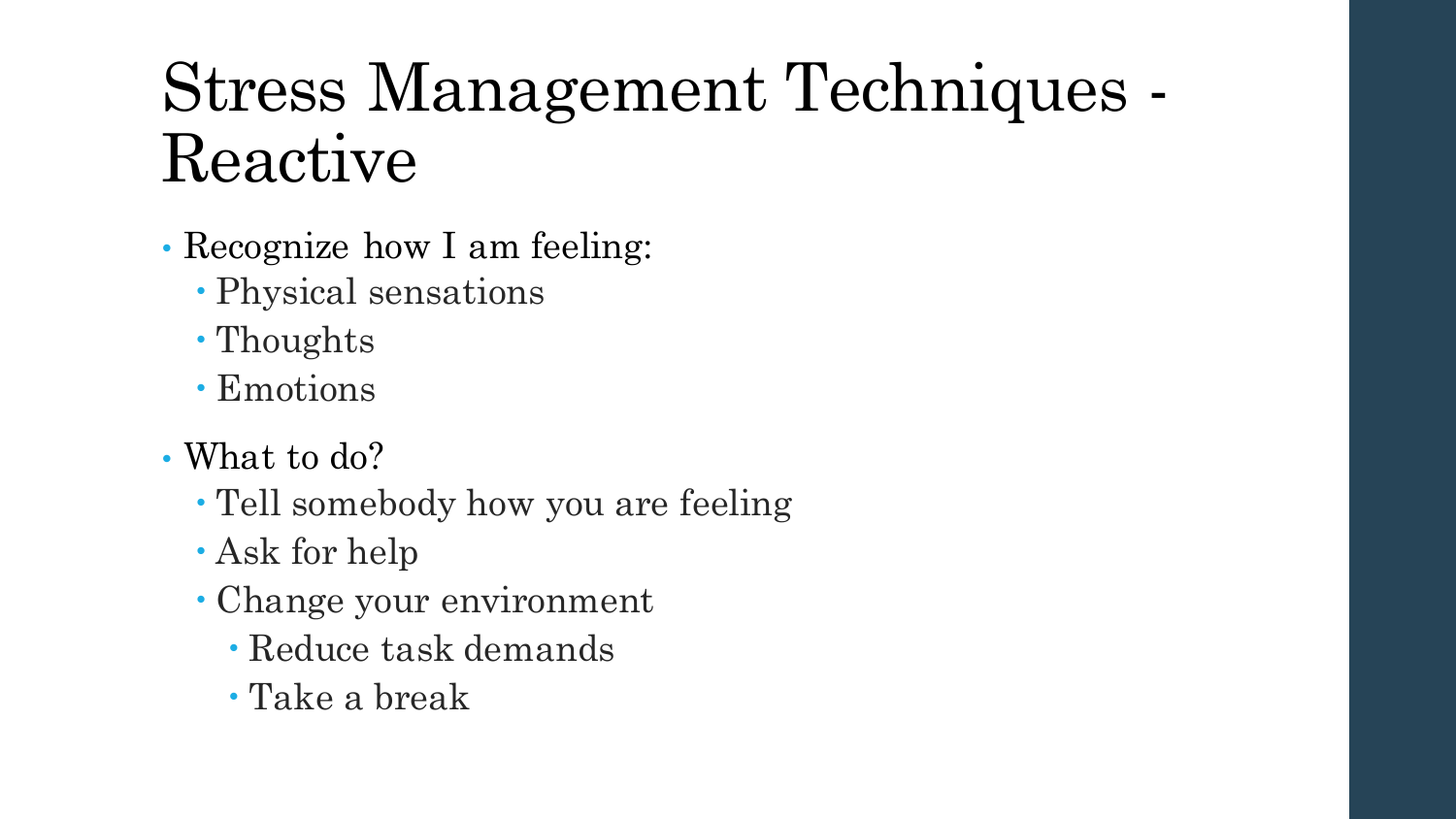# Function-Based Stress Management Behavior Plans

- What is the function of the behavior?
	- Attention
	- Tangible
	- Escape/Avoid
	- Automatic
- Functional behavior assessment
	- Identifies hypothesized function(s) of behavior
- Function-based behavior plans include individually-tailored and appropriate function-based:
	- Prevention strategies
	- Replacement behaviors to teach based on function(s)
	- Responses to behaviors

Brosnan & Healy, 2011; Horner et al., 2002; Matheis, Estabillo, & Matson, 2017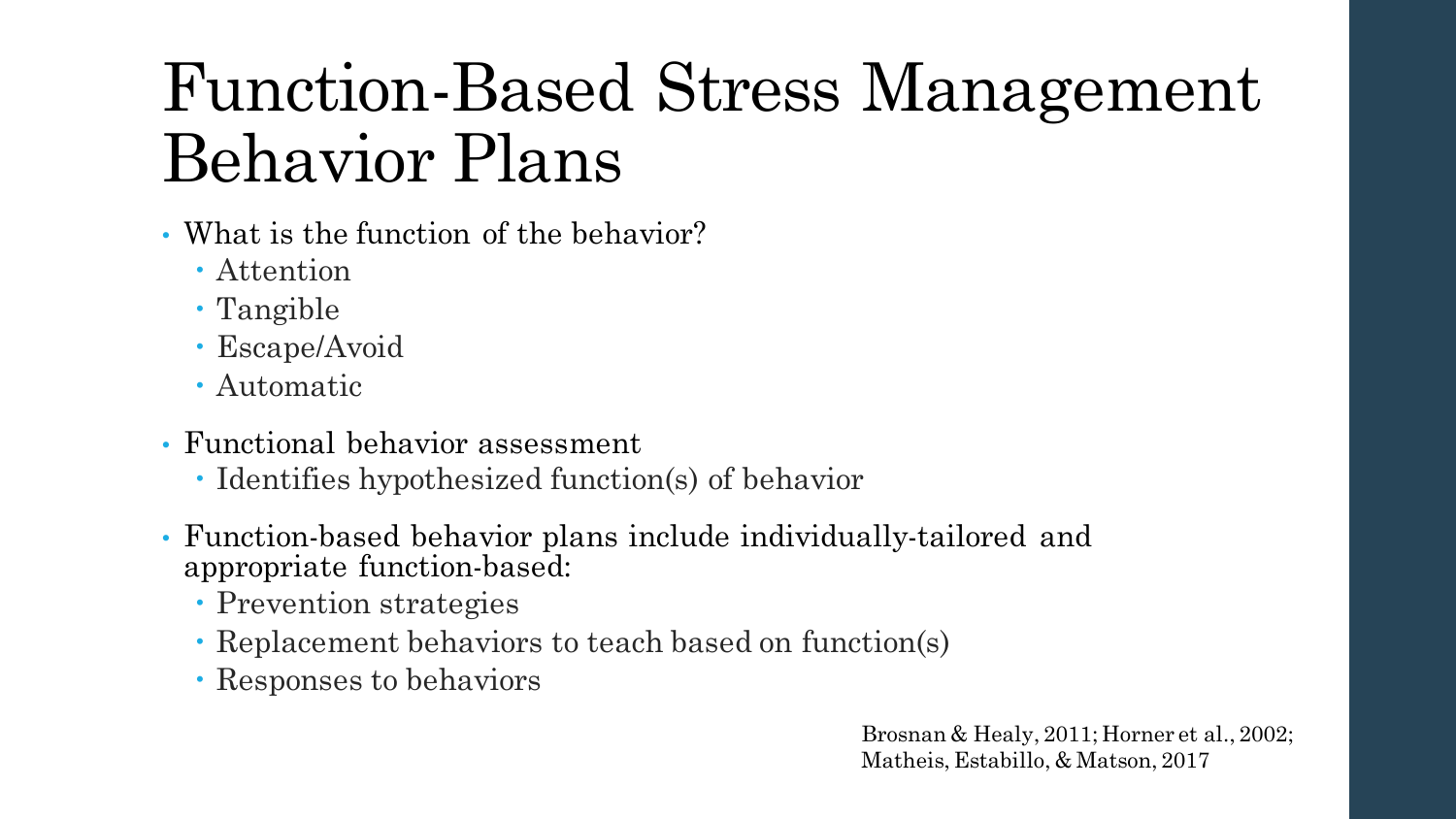# Emotion and Relationships

- Emotions can be the glue in our relational systems
- We may have the same or different emotions than others about the same experience
- How we manage emotions can strengthen or weaken our relationships
- Being able to identify and navigate our emotional differences is functional emotion management

• Differentiation Jankowski & Hooper, 2012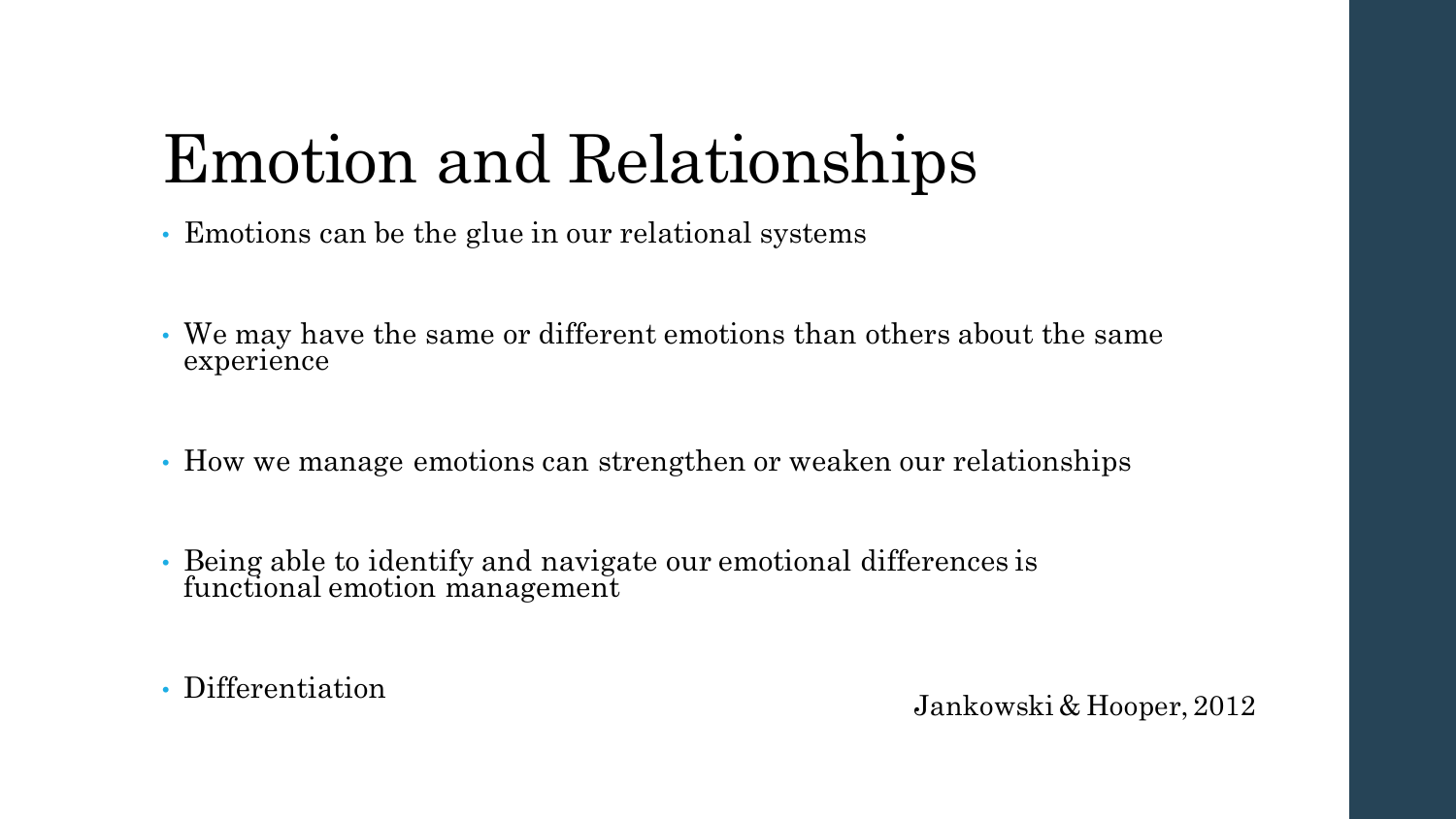#### Same Feelings – Different Brains

Excerpt about how a couple manages their differences in experiencing and expressing feelings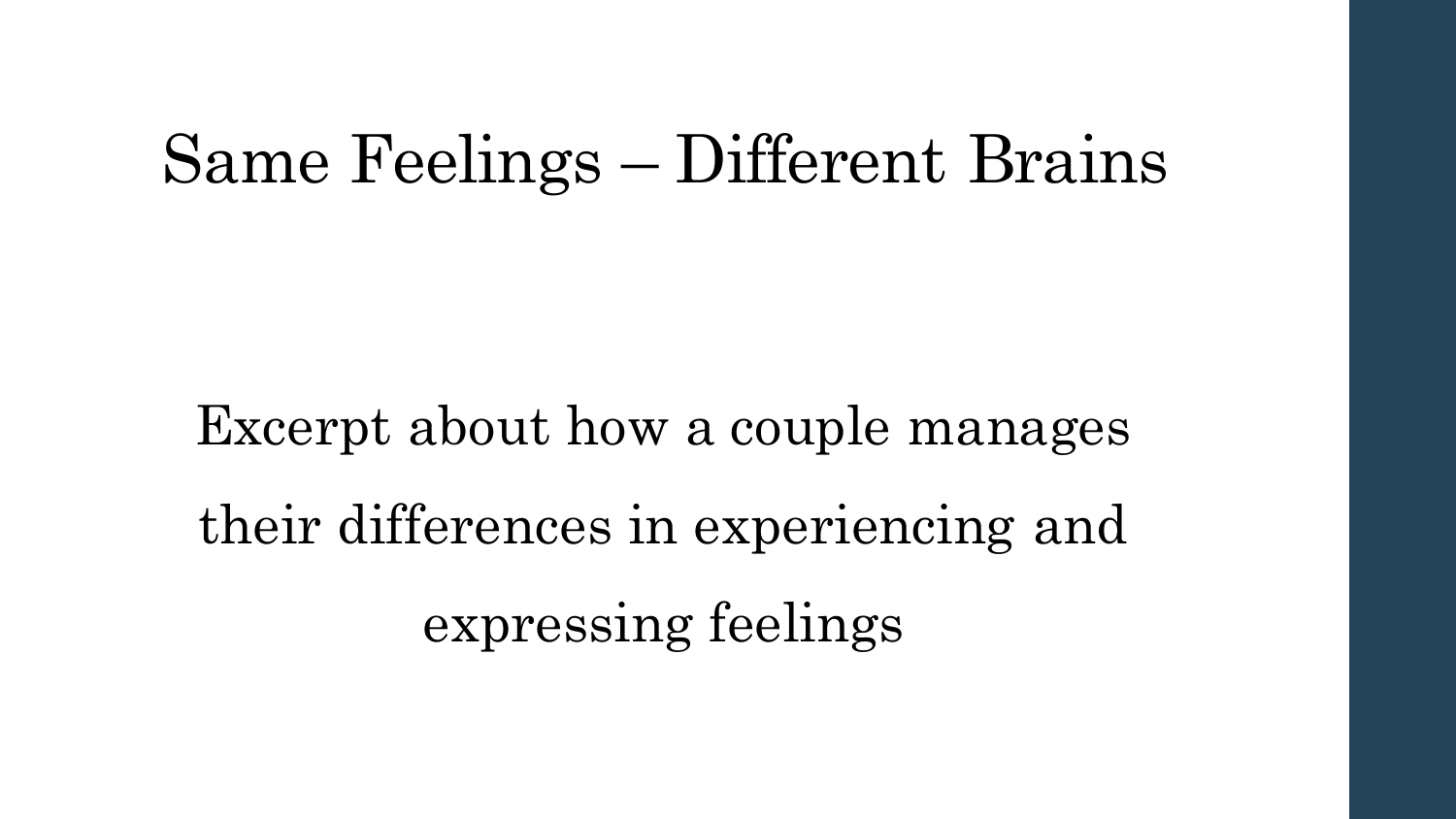#### Final Thoughts

Even though we may experience and express emotions differently and live in different emotional worlds, we can still see each other and coexist in harmony.

> Barger, Walsh, 2021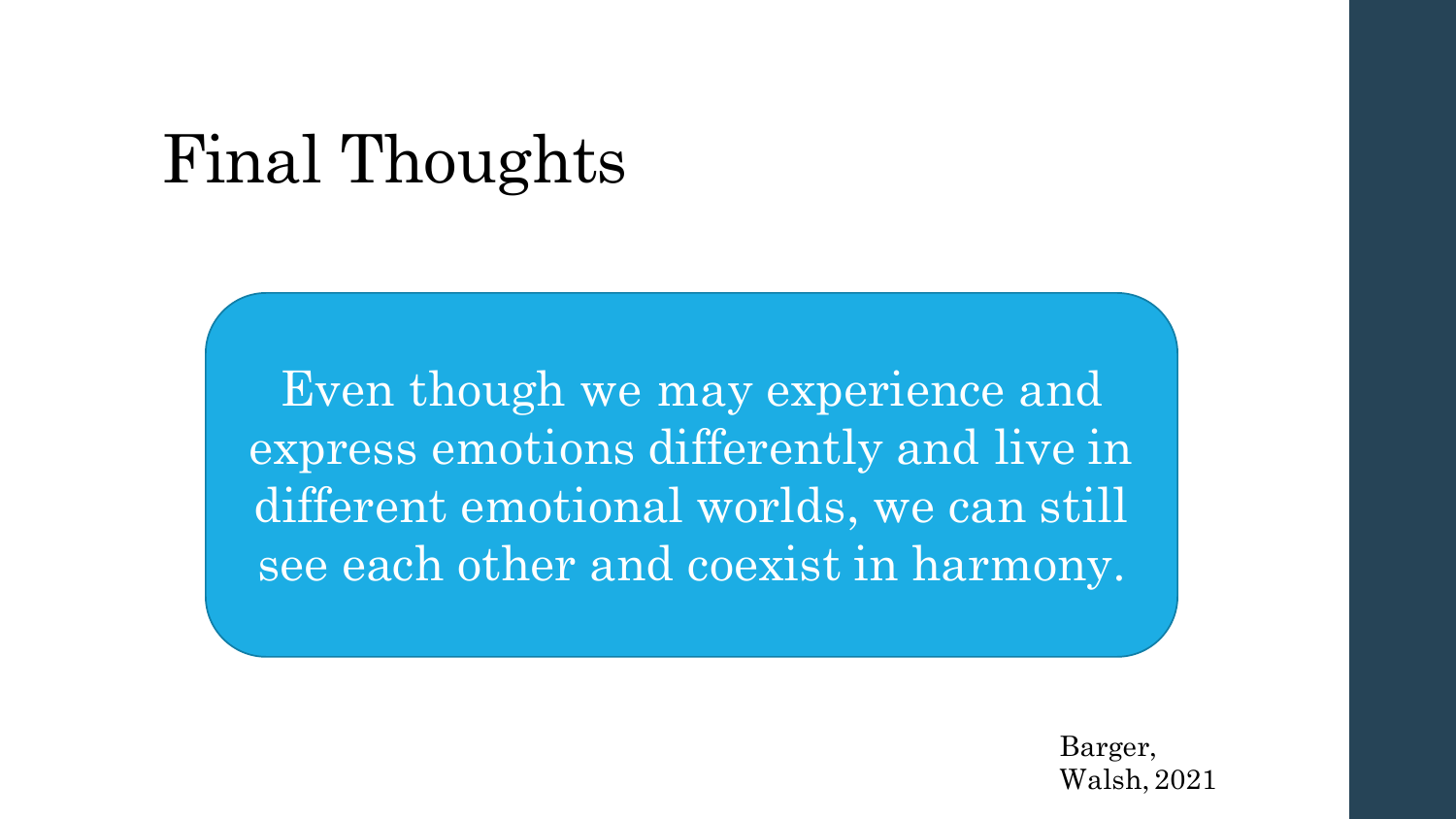#### References

- American Psychological Association. (2020). APA Dictionary of Psychology Emotion. <https://dictionary.apa.org/emotion>
- Brosnan, J., Healy, O. (2011). A review of behavioral interventions for the treatment of aggression in individuals with developmental disabilities. *Research in Developmental Disabilities, 32(2),* 437-46.
- Carlson, N.R., & Birkett, M.A. (2017). *Physiology of Behavior (12th edition).* Pearson Education, Inc.
- Horner, R.H., Carr, E.G., Strain, P.S., Todd, A.W., & Reed, H.K. (2002). Problem behavior interventions for young children with autism: A research synthesis. Journal of Autism and Developmental Disorders, 32 (5), 423-446
- Jankowski, P. J. & Hooper, L. M. (2012)). Differentiation of Self: A Validation Study of the Bowen Theory Construct. *Couple and Family Psychology: Research and Practice. Vol. 1 (3),* 226-243. DOI: 10.1037/a0027469.
- Jenson, W.R., Bowen, J., Clark, E., Block, H., Gabrielsen, T., Hood, J., Radley, K., & Springer, B. (2011). *Superheroes Social Skills: Multimedia Program.* Ancora Publishing
- Matheis, M., Estabillo, J., & Matson, J.L. (2017). Managing Challenging Behavior in Adolescents with Autism Spectrum Disorder. In N. Gelbar (Ed), *Adolescents with Autism Spectrum Disorder: A Clinical Handbook* (pp.242-270). Oxford University Press.
- Matsumoto, D. (2008) Reading Facial Expressions of Emotion [Online Image]. https://www.apa.org/science/about/psa/2011/05/facial[expressions#:~:text=Thus%20there%20is%20strong%20evidence,Emotions%20and%20their%20Universal%20Expressions](https://www.apa.org/science/about/psa/2011/05/facial-expressions#:~:text=Thus%20there%20is%20strong%20evidence,Emotions%20and%20their%20Universal%20Expressions)
- Mazefsky, C.A. & White, S.W. (2014) Emotion regulation: Concepts & practice in autism spectrum disorder. *Child and Adolescent Psychiatric Clinics of North America, 23(1),* 15-24. DOI: 10.1016/j.chc.2013.07.002.
- Trevisan, D.A., Hoskyn, M., & Birmingham, E. (2018). Facial expression production in autism: A meta-analysis. *Autism Research, 11,* 1586-1601. DOI: 10.1002/aur.2037
- 9 Differences between Sympathetic Nervous System and Parasympathetic Nervous System [Online Image].<br><https://www.majordifferences.com/2017/03/9-differences-between-sympathetic.html#.YAbyUTpKg2w>